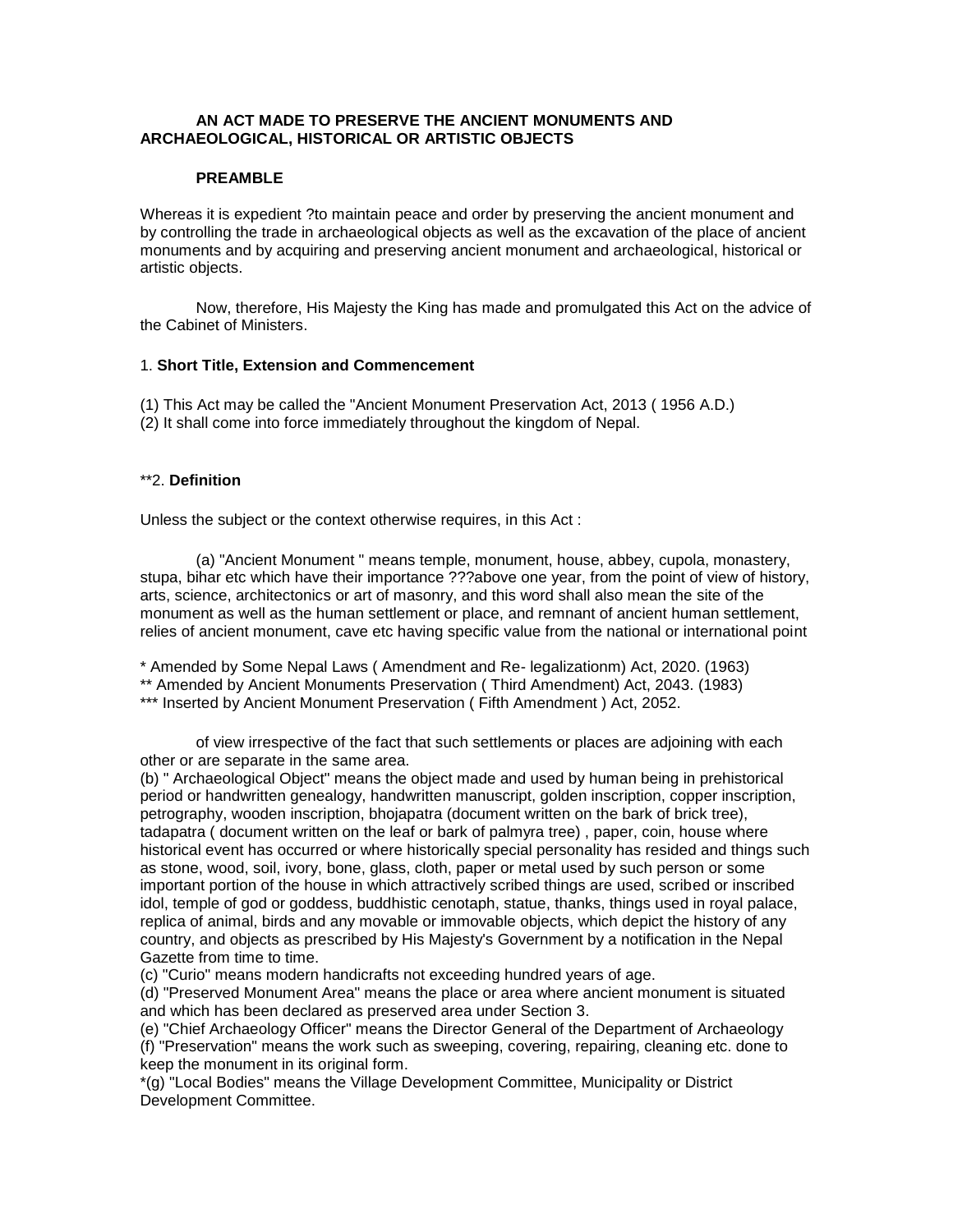\*Amended by Ancient Monument Preservation (Fifth Amendment), Act, 2052. (h) " Prescribed" or "As Prescribed" means Prescribed or as Prescribed in the rules made under this Act.

#### \*3. **An Area May be Declared as Preserved Monument Area**

(1) His Majesty's Government, if wishes to declare any place or area where any monument is located to be as preserved monument area, shall display a notice at the place where the monument is located and also at the adjoining public place specifying the boundaries of the preserved monument area.

(2) Any person, who is dissatisfied with the notice displayed pursuant to Sub- Section (1), may lodge his protest to His Majesty's Government within 35 days of the displaying of such notice.

(3) His Majesty's Government may give its final verdict on the protest lodged pursuant to Sub-Section (2).

(4) After the final decision taken pursuant to Sub- Section (3) on the protest lodged against the notice displayed pursuant to Sub- Section (1) or if no protest is lodged at the expiry of the period prescribed for lodging the protest, His Majesty's Government may, by publishing a notification in the Nepal Gazette delimitating the boundary of the place or area where the ancient monument is located, declare such place or area as preserved monument area.

(5) Anyone wishing to install or connect a telephone line or electricity, to dig ground for drinking water or sewerage, to construct or repair road, to shoot- out a film, to organize a fair or festival, to perform dancing or singing ceremony, to park vehicles or to paste a poster and painting within the preserved Monument Area shall have to take permission, as prescribed, from the Department of Archaeology. Provided that permission shall not be needed to be taken from the

\* Amended by Ancient Monument Preservation (Third Amendment), Act, 2043.

Department of Archaeology to conduct and perform traditional dancing and singing or to organize a fair or festival.

(6) Anyone who, on his own land within the Preserved Monument Area, is willing to construct a new house or building or to repair, alter or reconstruct a house or building so as to make changes on its original shape, shall have to construct, repair, alter or reconstruct it as is matching the style of the area and as is in consonance with the standard prescribed by the Department of Archaeology.

(7) If a Person has submitted to the ?Municipality the drawing of a house or a building to be constructed, repaired, altered, or reconstructed within the Preserved Monument Area, the ?Municipality shall, before giving its consent on the drawing under the prevailing law, have to take approval of the Department of Archaeology on such drawing. After reviewing the drawing received from the? Municipality, the Department of Archaeology may give its approval, reject it or give its approval with amendment.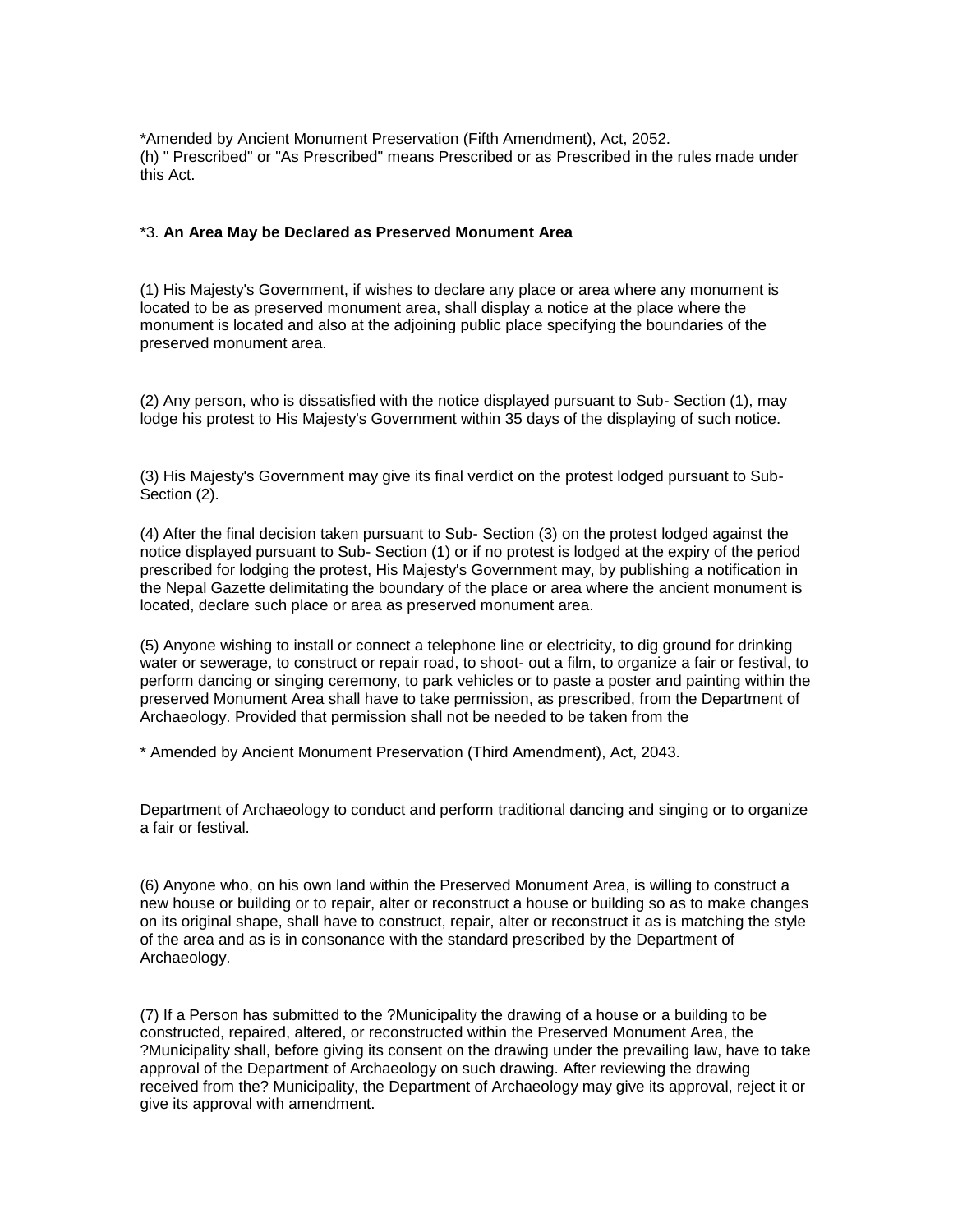(8) While Constructing, repairing, altering or reconstructing the house or building in the Preserved Monument Area, if the construction, repair, alteration or reconstruction is not done in accordance with the approved drawing, the Department of archaeology may issue an order to stop such work.

(9) \* The Town Development Plan Execution Committee may, by giving an Ultimatum of thirtyfive days, issue an order to demolish the house or building if it is constructed, repaired, altered or reconstructed in defiance of the order issued by the Department of Archaeology pursuant to Sub-Section (8). Any Person, who is dissatisfied with such order, may lodge a protest to His Majesty's Government within thirty- five days of the issuance of such order. The verdict of His Majesty's Government regarding such protest shall be final.

\* Amended by Ancient Monument Preservation (Fifth Amendment), Act, 2052.

\* (10) In cases where no complaint has been lodged against the order issued under sub-section (9) to demolish a house or a building, the concerned person shall have to demolish the house or building within seven days from the date of expiry of the time-limit, and in case where a complaint has been lodged and His Majesty's Government has decided to demolish such house or building, the concerned person shall have to demolish the house or building within twenty one days from the date of the decision. If the house or building is not demolished within the said time- limit, the authority or official issuing such order shall demolish the house or building and all expenditures incurred while demolishing shall be recovered from the concerned person.

## **\*\*3A. Classification of Ancient Monuments :**

(1) From the viewpoint of ownership,the ancient monuments shall be classified in two categories as public ancient monuments and private ancient monuments.

(2) From the view point of importance,the ancient monuments shall be classified in thrdee categories as of international importance, of national importance and of local importance".

### **\*\*3B. Ownership, Conservation, Maintenance and Renovation of Public Ancient Monuments:**

Ownership of the public ancient monuments shall be vested in the Department of Archaeology..The Department of Archaeology shall conserve, maintain and renovate such public ancient monuments.

\* Amended by Ancient Monument Preservation (Fifth Amendment) Act, 2052.

\*\* Inserted by Ancient Monument Preservation (Fifth Amendment) Act, 2052.

### **\*3C. Conservation, Maintenance and Renovation of the Ancient Monuments under Private Ownership:**

(1)The Conservation, maintenance and renovation of the ancient monuments under private ownership which are inside the Protected Monuments area shall be carried out by the concerned person.

Provided thar if it is deemed necessary to conserve, maintain and renovate the private ancient monuments which are of importance from the national and international view point, by the Department of Archaeology, the Department of Archaeology may, conserve, maintain and renovate such ancient monuments.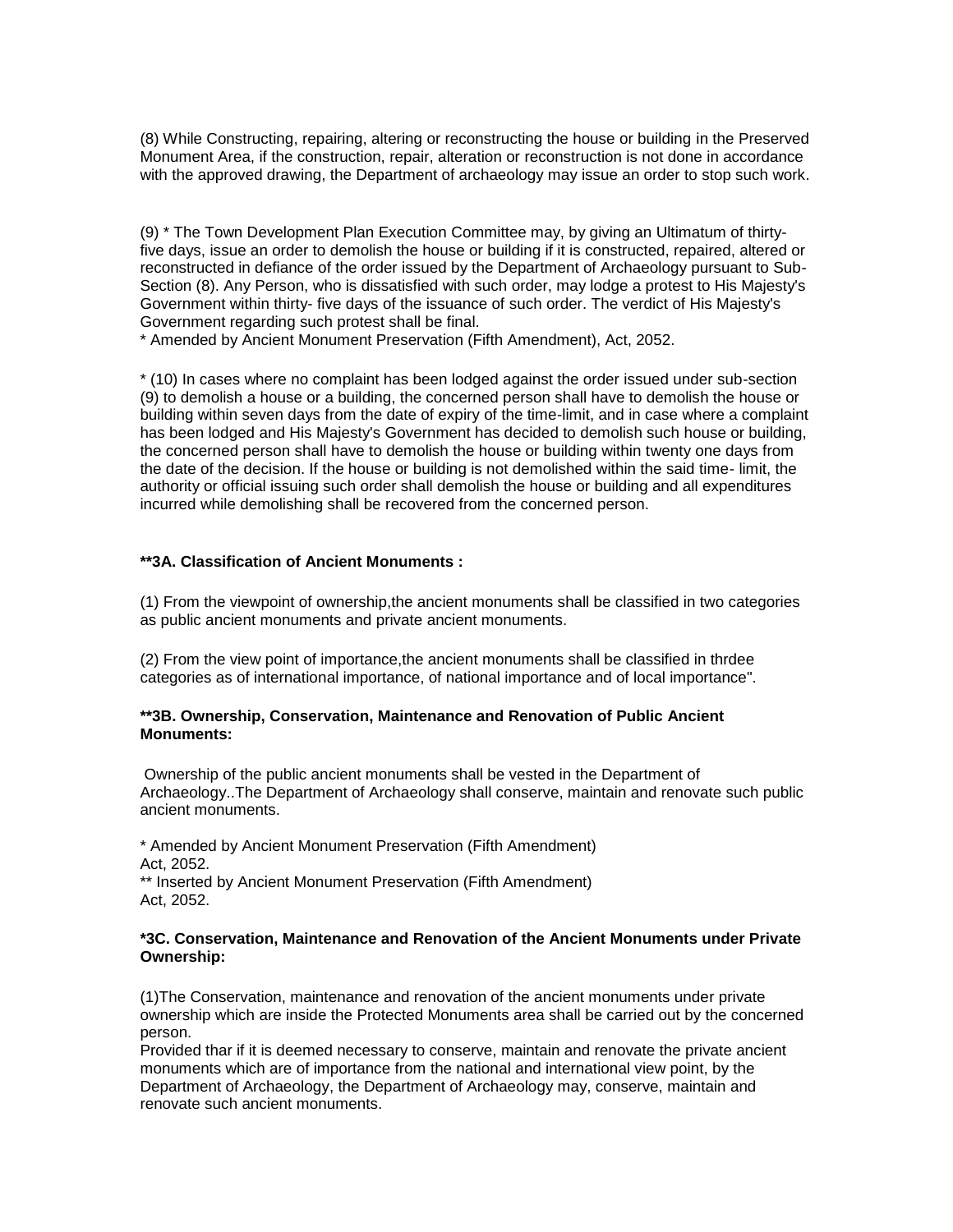(2) In order to change the fundamental features of the ancient monuments, their maintenance and renovation or to demolish such ancient monuments as referred to in sub-section (1), the concerned person shall obtain an approval from the Department of Archaeology.

(3) The conservation, maintenance and renovation of the ancient monuments under private ownership which are outside the protected monuments area shall be carried out by the local body or the concerned person at the direction of the Department of Archaeology. Provided that the conservation, maintenance and renovation of the private ancient monuments under the Guthi Sansthan (a. public corporation responsible for maintenance and renovation of ancient monuments and religious sites and for continuing traditional and cultural practices) shall be carried out by the Guthi Sansthan under supervision, technical service and direction of the Department of Archaeology. In cases where the conservation, maintenance and renovation of such private ancient monuments is not carried out by the Guthi Sansthan,

\* Inserted by Ancient Monument Preservation (Fifth Amendment) Act, 2052. the Department of Archaeology may carry out conservation, maintenance and renovation on its own or it may cause to

carry out the conservation, maintenance and renovatioon of suchPrivate ancient monuments by a local body or any person even in absence of the approval of the Guthi Sansthan.

(4) Whoever does any act without the approval or in contravention of the directive referred to in sub- sections (2) and (3) , he shall be liable to a punishment of fine ranging from ten thousand rupees to one lakh rupees or a term of imprisonment not exceeding six months or the both.

## **\* 3 D. Conservation of Ancient Monuments and Archaeological Sites:**

The Department of Archaeology shall conserve the ancient monuments and archaeological sites which are important from national and international point of view.

## **\*3 E. Operation of Religious Temples, Monasteries etc:**

(1) The person operating a religious temple, monastery etc. shall use up to fifty percent of the amount of the donation offered to such temple or monastery for the conservation of the temple or monastery and for bringing reformation in its surrounding environment.

(2) The income and expenditure of the donation offered to religious temples and monasteries and other provisions for its operation shall be as prescribed.

## **\*3 F. House and Land Tax May be Exempted:**

His Majesty's Government may, having published a notification in the Nepal Gazette, exempt the house and land tax to be levied on the private ancient monuments according to the laws.

## \***3 G. Committee May be Formed:**

(1) Various committees may be formed in order to survey and classify the ancient monuments; to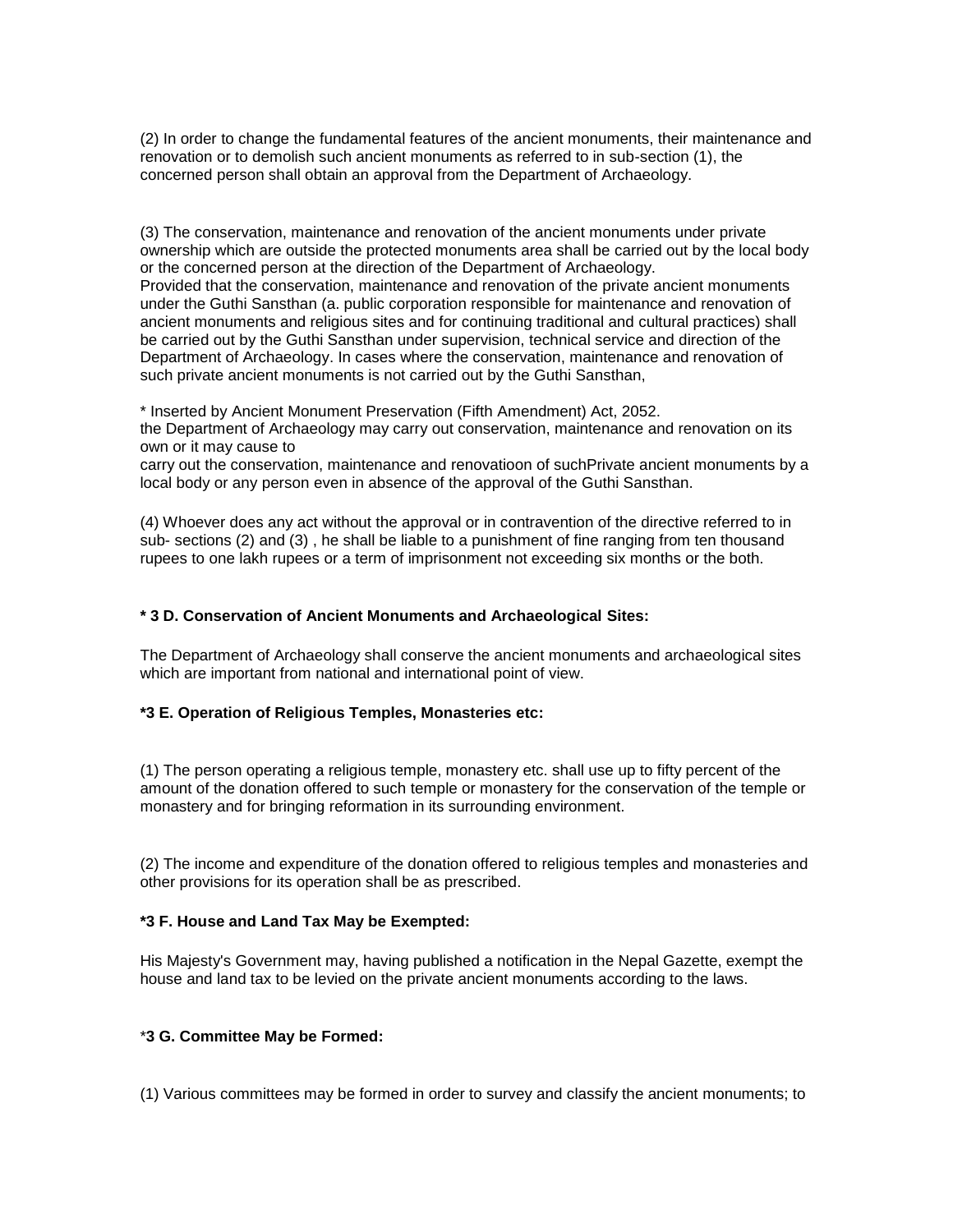give advises to the Department of Archaeology as to the style or standard of the house or building to be constructed in the private land within the\* Inserted by Ancient Monument Preservation (Fifth Amendment) Act, 2052. protected monuments area; and to make necessary provisions with regard to the due conservation of the ancient monuments which have been regarded important from historical and artistic point of view.

(2) The formation, functions, duties and powers of the committees referred to in sub- section(1) shall be as prescribed.

## \*4. **The Ancient Monuments under Private Property may be purchased or be kept in one's own Protection:**

\*\* (1) His Majesty's Government may, if it deems necessary from the point of view of protection of the monument and the environment of the monument area, purchase any ancient monument owned by a person as his private property or any land and house situated at the ancient monument area and owned by private person or institution, on paying a price as evaluated. (2) If the owner of any preserved ancient monument gives It without taking any price, the Chief Archaeology Officer, giving notice to His Majesty's Government should register it as? Public Ancient Monument.

## 5**. Power of the Chief Archaeology Officer to cause the Owners of Ancient Monument to enter into a deed of Responsibility on prior approval of His Majesty's Government.**

(1) For the purpose of permanent preservation of the Preserved ancient monument located at the capital or outside districts of the country, the Chief Archaeology Officer or a person assigned by him, by taking prior approval of His Majesty's Government shall cause the owners of ancient monument to enter into a deed of responsibility. If the owner of the, ancient monument does not enter into such deed, the Local office chief should be asked to preserve the ancient monument and to cause the owner of such

\* Amended by Ancient Monument Preservation (Fifth Amendment) Act, 2052 \*\* Amended by Ancient Monument Preservation (Third Amendment) Act, 2043 monument and the concerned \* Mayor, Deputy- Mayor or ward Member of the concerned Municipality or the Chair person, vice- Chairperson or Member of the Village Development Committee as well to enter into the deed of responsibility pursuant to Sub- Section .(2) and to submit the same, and the Local Office Chief shall do accordingly.

(2) Following matters and other matters, as deemed proper, shall be included in the deed of responsibility under sub- section (1) :–

- (a) Supervision of the monument.
- (b) Responsibility of the monument and duties of its watchman.

(c) Restrictions to the owner of the monument as to demolishing, removing, altering, defacing, transferring the ownership to others except to His Majesty's Government or erecting any other monument nearby the monument.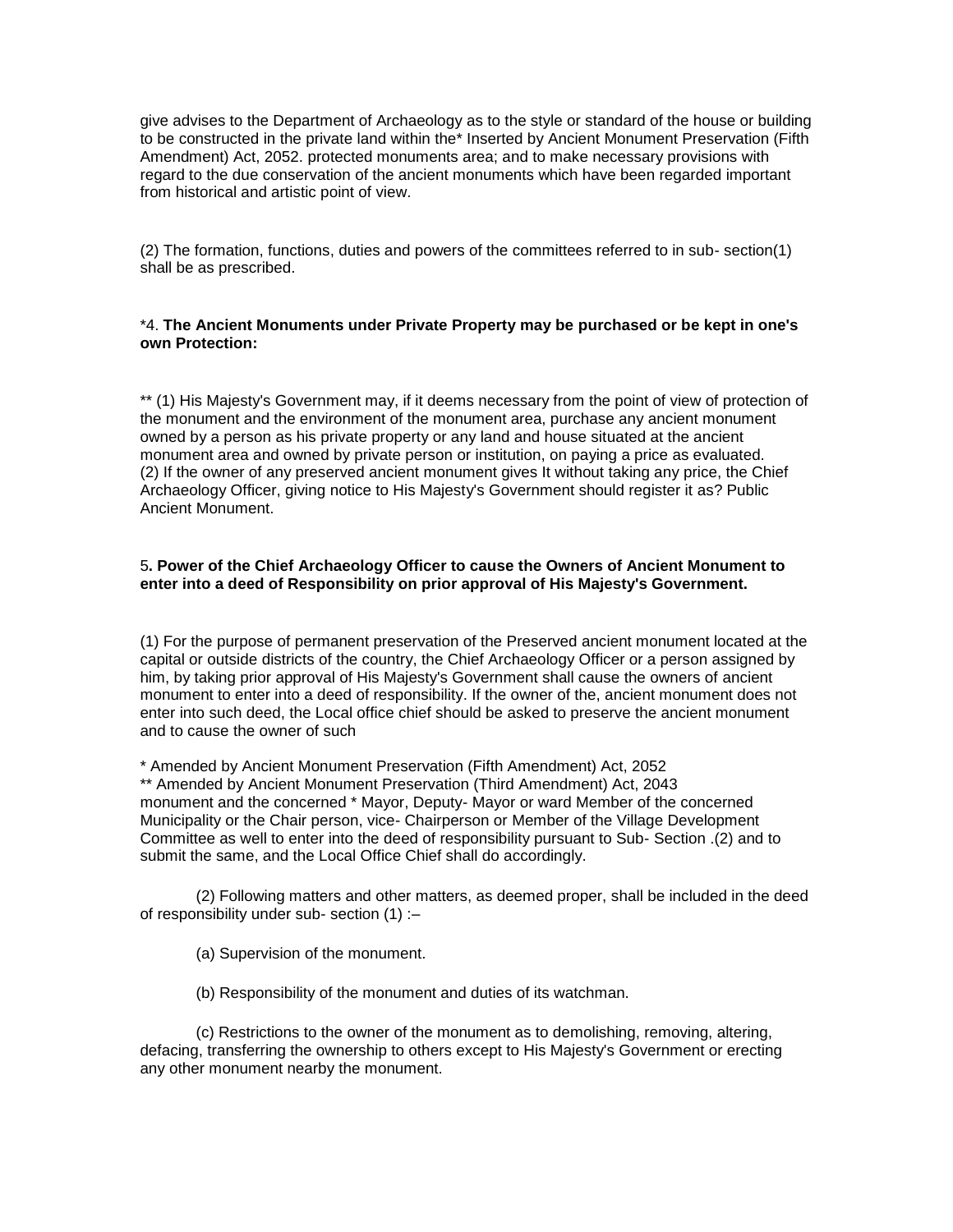(d) Facilities of access to the people or His Majesty's Government or the person assigned by the owner of the monument for the protection or inspection of the monument.

(e) If the land, where the monument is located at, is to be sold, it is to be given to His Majesty's Government on a price as determined by consensus.

(f) Official to be appointed by His Majesty's Government for hering the case arising from the deed of responsibility.

## 6. **Local Office- Chief is to give statement of the archaeological objects located within his Jurisdictional area**

Local Office- Chiefs of the capital and outside the capital of the country shall, by investigating the archaeological objects located within their jurisdictional area, forward the details of such objects, to the chief archaeology officer for the preservation of such objects.

\* Amended by Ancient Monument Preservation (Fifth Amendment) Act, 2052.

\*\* Amended by Ancient Monument Preservation (Third Amendment) Act, 2052.

\*\*\* Amended by Ancient Monument Preservation (Fifth Amendment) Act. 2052.

#### \* 7. **The Ancient Monuments or Archaeological Objects of Private Ownership may be taken:**

(1) If any person causes loss or damage to the ancient monuments or archaeological objects under the private ownership or attempts to deface them, the Department of archaeology may, by making the payment of the price fixed by a meeting of local gentlemen (Panchakirte mol), take such monuments or objects. The concerned person may conserve them having executed a deed at the Department of archaeology, to the effect that he would conserve such ancient monuments or archaeological objects as usual as prescribed by the Department.

(2) If the concerned person does not conserve such ancient monuments or archaeological objects even after execution of the deed pursuant to sub- section (1) the Department of archaeology may take such ancient monuments or archaeological objects in its control without paying any price.

#### **\*\* 8. Excavation not allowed for the preservation of the ancient monument.**

(1) For the Preservation of the ancient monument, If His Majesty's Government deems necessary to control the work of trenching a tunnel or blasting of land by explosives around the place of the ancient monument, may, by a notification published in the Nepal Gazette, restrict to trench a tunnel or blasting of land by explosives.

(2) A person who violates sub- section (1) , shall be punished with a fine up to ten thousand rupees or with an imprisonment up to one and half year.

\* Substituted by Ancient Monument Preservation (Fifth Amendment) Act, 2052

\*\* Amended by the Ancient Monument / Preservation (Third Amendment) Act, 2043.

#### 9. **Protection of Shrines and Temples**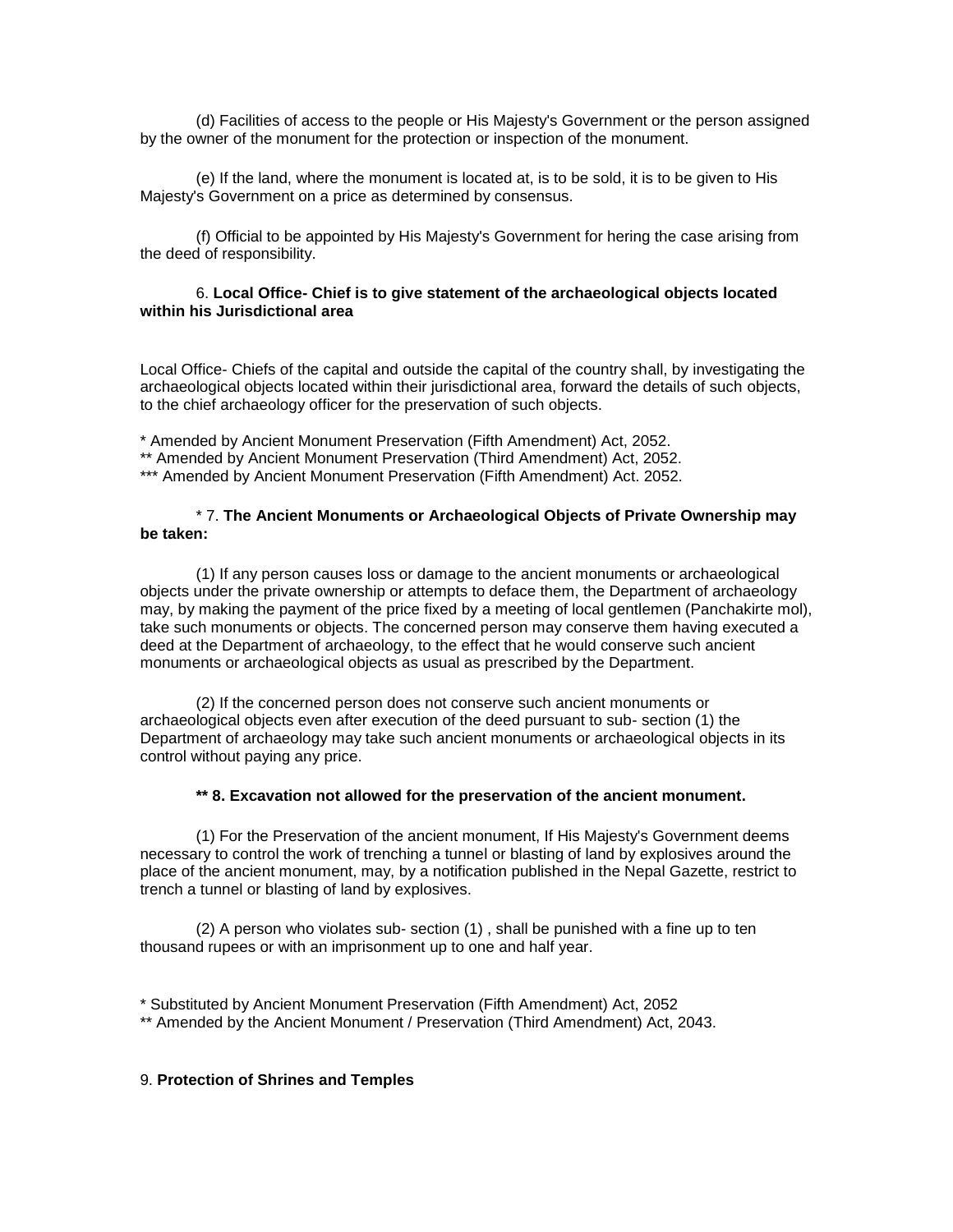His Majesty's Government may make necessary arrangements to the prevention from misuse or any kind of ill- treatment of places of archaeological importance or pilgrimage or temples which are under the supervision of His Majesty's Government under this Act.

### 10. **Power to enter into ancient places or places of historical artistic or religious importance**.

Any person willing to enter into an ancient place or a place of historical, artistic or religious importance which is under the supervision of His Majesty's Government or \* under the private ownership may do so without disturbing the religious feeling of the concerned person or the traditional practice.

## 11. **To be fined for improper restriction**

Any one, who imposes improper restrictions on others from entering into the places mentioned in Section (10), shall be punished with a fine up to # five hundred rupees.

#### \*\* 12. **Punishment**

Any one, who does the following works regarding any ancient monument or any archaeological object \*\*\* which is under the custody of His Majesty's Government pursuant to this Act or in regard to which the deed of responsibility pursuant to Section 5 has been entered into shall be punished as follows :–

(a) One who destroys, demolishes, removes, alters, defaces or steals ¥ having reslized an amount equal to the claimed amount of such Ancient monument shall be punished with a fine of twenty- five thousand rupees to one hundred thousand rupees or with an imprisonment of five years to fifteen years or both.

\* Amended by Ancient Monument Preservation (Fifth Amendment) Act, 2052.

- \*\* Amended by Ancient Monument Preservation (Third Amendment) Act, 2043.
- \*\*\* Inserted by Ancient Monument Preservation (Fourth Amendment) Act, 2044.

¥ Inserted by Ancient Monument (Fifth Amendment) Act, 2052

(b) One who uses the ancient monument in an unauthorized way or harms it by any other means \* having realized an amount equal to the claimed amount of such ancient monument shall be punished with a fine up to twenty- five thousand rupees or with an imprisoment up to five years or both.

\*\* (c) One who destroys, demolishes, defaces, steals or removes or alters unauthorizedly or causes harm to the archaeological object by any other means, \*having realized on amount equal to the claimed amount of such archaeological objects shall be punished with afine a fivethousand rupees to one hundred thousand rupees or with an inprisonment up to five years or both.

## \*\*\* 13. Restriction on transfer, transaction, export or collection of ancient monument and **archaeological object or curio**

(1) An historical, archaeological or artistic object as prescribed by His Majesty's Government by a notification published in the Nepal Gazette shall not be exported from the kingdom of Nepal or transferred from one place to another even within the kingdom of Nepal. If it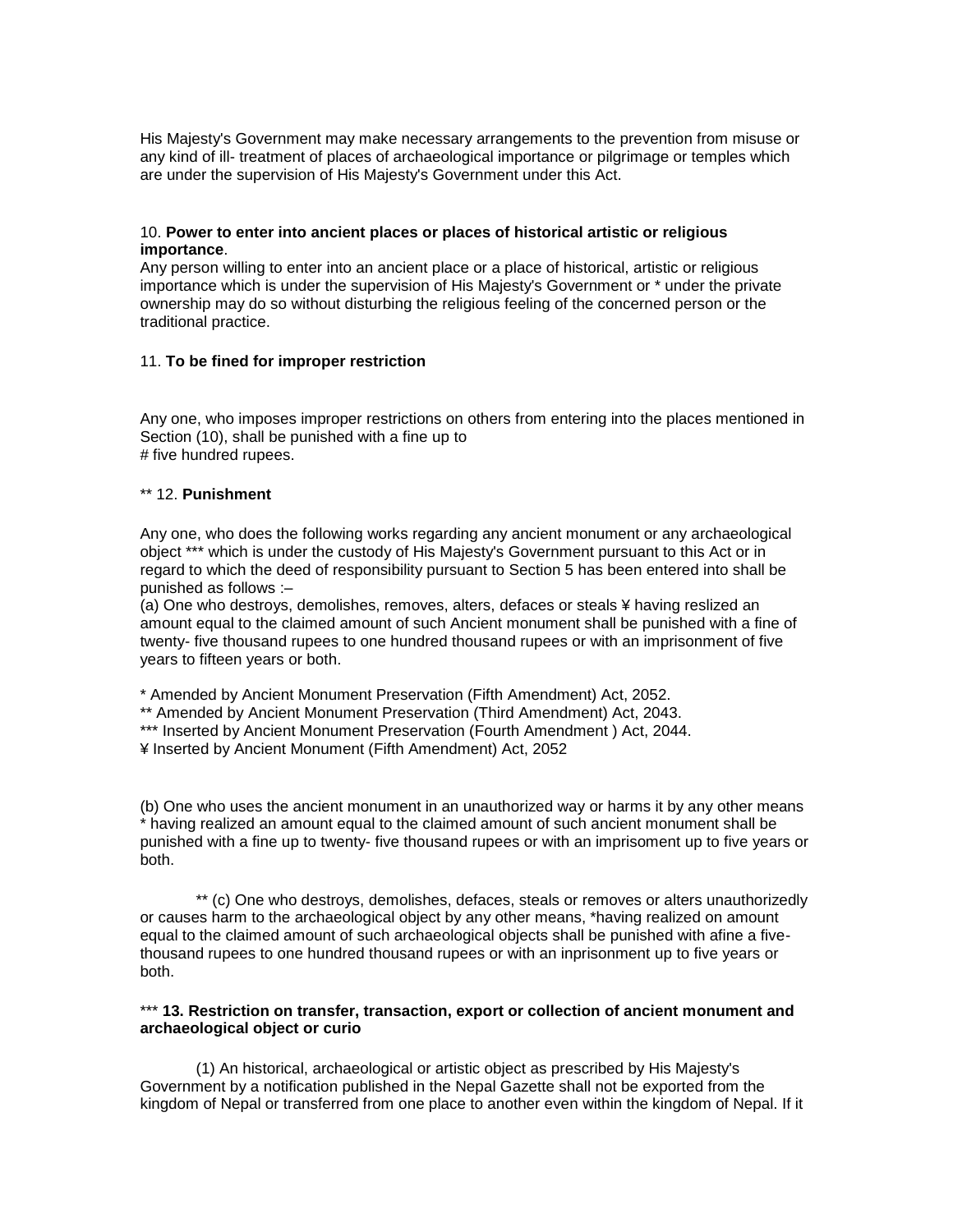is to be transferred to any place, prior approval of His Majesty's Government shall be taken. Provided that it shall not be deemed as putting any obstruction to export or transfer from one place to another within the kingdom of Nepal or to store at some place any curio approved and marked by His Majesty's Government pursuant to Sun- Section (3).

(2) If a person or an institution has, in its personal, traditional or ancestral

\* Inserted by Ancient Monument Preservation (Fifth Amendment) Act, 2052.

\*\* Inserted by Ancient Monument Preservation (Fourth Amendment) Act, 2044.

\*\*\* Amended by Ancient Monument Preservation (Second Amendment) Act, 2027.

collections, any archaeological object of more than one hundred years, the owner of such collections shall have to register such object in a prescribed office within a prescribed time as prescribed by His Majesty's Government in a notification published in the Nepal Gazette. \* Provided that it is not necessary under this sub- section to register the ideal of family Gods (Kul Devata).

\*\* (2A) In cases any person or organization does not register the archaeological objects at the concerned office within the time- limit referred to in sub- section (2), the office may give a time - limit of thirty five days to such person or organization having stipulated there in that if the fine to be paid pursuant to sub-section (2) has been paid, such archaeological objects may be registered.

\*\* (2B) If any person or organization brings the archaeological objects he or it is having for registration at the concerned office within the time- limit given under sub-section (2A), the office shall register those objects having imposed a fine ranging from five hundred rupees to five thousand rupees. If any one does not get the archaeological objects registered in the time- limit so given, the Department of Archaeology may, on the recommendation of the concerned office, take the archaeological objects without paying the price.

(3) Any person or an institution, willing to produce or transact in curio or is producing or transacting in curio shall hold license by registering the owner's name within the prescribed time in the office as prescribed by His Majesty's Government by a notification published in the Nepal Gazette and each curio so produced shall have been marked as approved by His Majesty's Government along with the name of the seller.

\* Inserted by Ancient Monument Preservation (Fifth Amendment ) Act, 2052.

\*\* Inserted by Ancient Monument Preservation (Fifth Amendment ) Act, 2052

(4) The buyer of the curio also shall buy only the curio marked as approved pursuant to Sub-Section (3).

(5) Any person or an employee of an institution, who violates or attempts to violate the provisions of Sub - Sections (1) , (2), (3) and (4) shall be punished with a fine up to twenty –five thousand rupees or up to five years imprisonment or both and the object relating to the crime shall be confiscated.

(6) If it is deemed necessary to check as to whether the provisions of this Act are followed or not, the Local Office- Chief or the official as prescribed by His Majesty's Government by a notification published in the Nepal Gazette may enter with warrant and search the shop or museum where the ancient monument or archaeological objects and ancient handicrafts are transacted or the shop or factory where the curio is transacted produced, or the go down, house or vehicle where such objects are stored, and may arrest and keep in custody person who is alleged to have committed the crime. The official, who hears the case, shall have the right to issue warrant under this Sub–Section.

(7) If some one gives information to the concerned official about the crime committed or attempt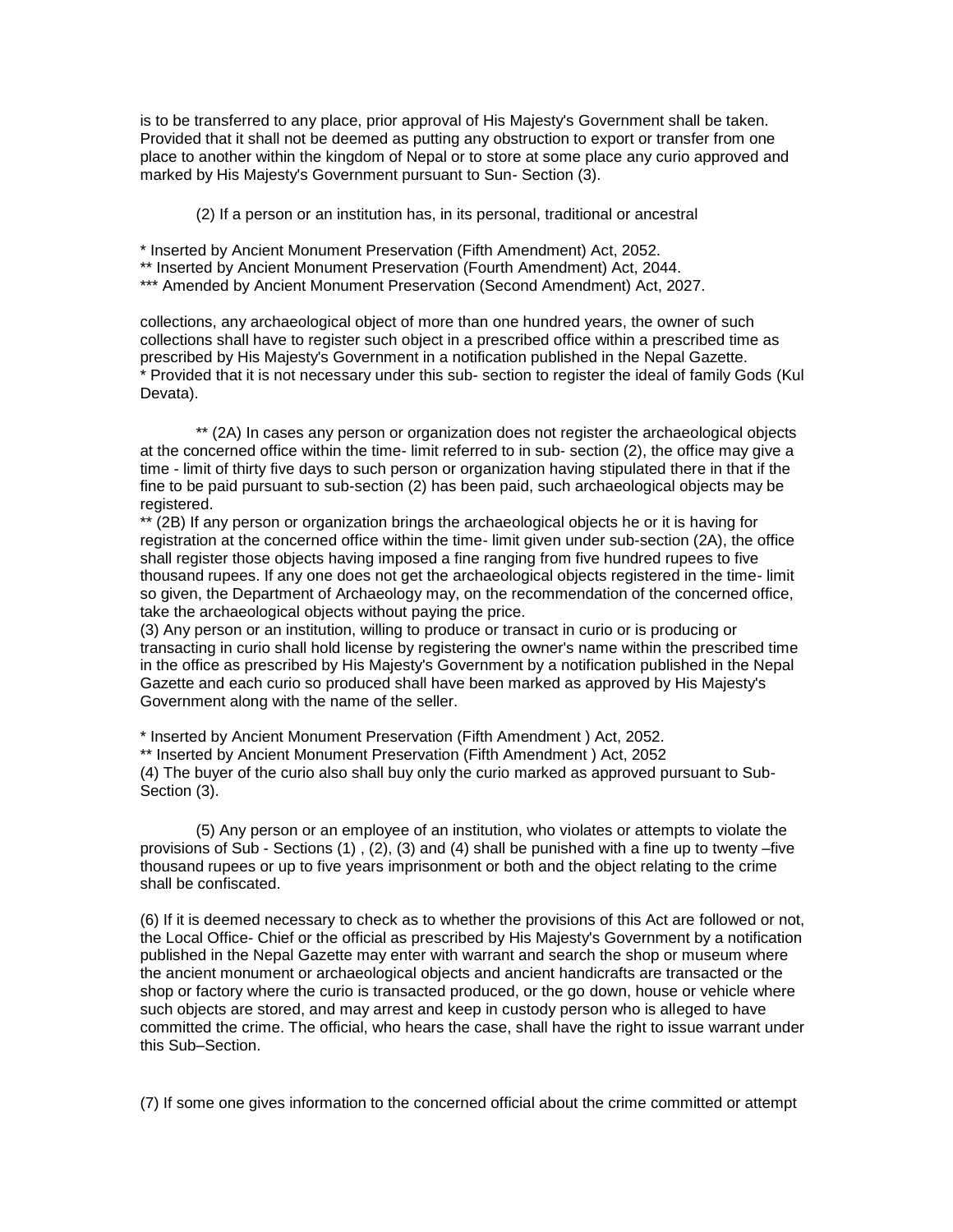made to commit the crime under this section and in consequence if the accused is arrested and found guilty, the person who furnished the information, shall be entitled to get ten percent of the fine imposed on the accused.

## 14) **If it is likely to be damaged or mismanaged His Majesty's Government may buy by compelling to be sold**

If the object mentioned in the notification issued pursuant to section 13 (1) is likely to be damaged or mismanaged, His Majesty's Government may issue an order to buy such object by compelling to sell it on a price as is generally assessed.

#### **15) Power of the Chief Archaeology Officer to inspect and cause the preservation**

The Chief Archaeology Officer shall have the power to inspect as to whether or not the statue of God or Goddess that is being worshiped is kept properly and if found that it has not been kept properly he may cause it to be adequately preserved.

#### **\*16) Approval to be taken for Archaeological Excavation**

(1) Any person or institution, willing to do an archaeological excavation at a place where ancient monument is located, shall have to take prior approval of His Majesty's Government as prescribed.

(2) If any person or institution, finds an object or monument of archaeological importance while conducting an excavation on prior approval pursuant to Sub– Section (1), the concerned person or institution shall notify the Department of Archaeology or Local Office– Chief about it within forty- eight hours and the Local Office– Chief shall, in turn, inform the Department of Archaeology about the same immediately.

(3) The archaeological property found on the excavation conducted pursuant to Sub– Section (2) shall belong to His majesty's Government.

(4) A person, who excavated without taking approval pursuant to Sub– Section (1) , shall be punished with a fine up to twenty- five thousand rupees or an imprisonment up to five years or both.

(5) A person, who excavates without notifying the Department of Archaeology or Local Office-Chief pursuant to

\* Amended by Ancient Monument Preservation (Third Amendment) Act, 2043.

Sub–Section (2), shall be punished with a fine up to fifteen thousand rupees or up to three years imprisonment or both.

#### **\*16A. Special Provision Relating to Arts, Sculptures and Monuments**

Notwithstanding anything contained elsewhere in this Act, the Department of Archaeology may conserve or cause to conserve the most rare types of arts or sculptures or monuments showing the importance of any specific time.

#### **17. Power of His Majesty's Government to issue notice declaring an area as preserved area.**

(1) In the interest of research on archaeological objects if it is deemed proper to control or impose restriction on the act of researching and excavating such objects, His Majesty's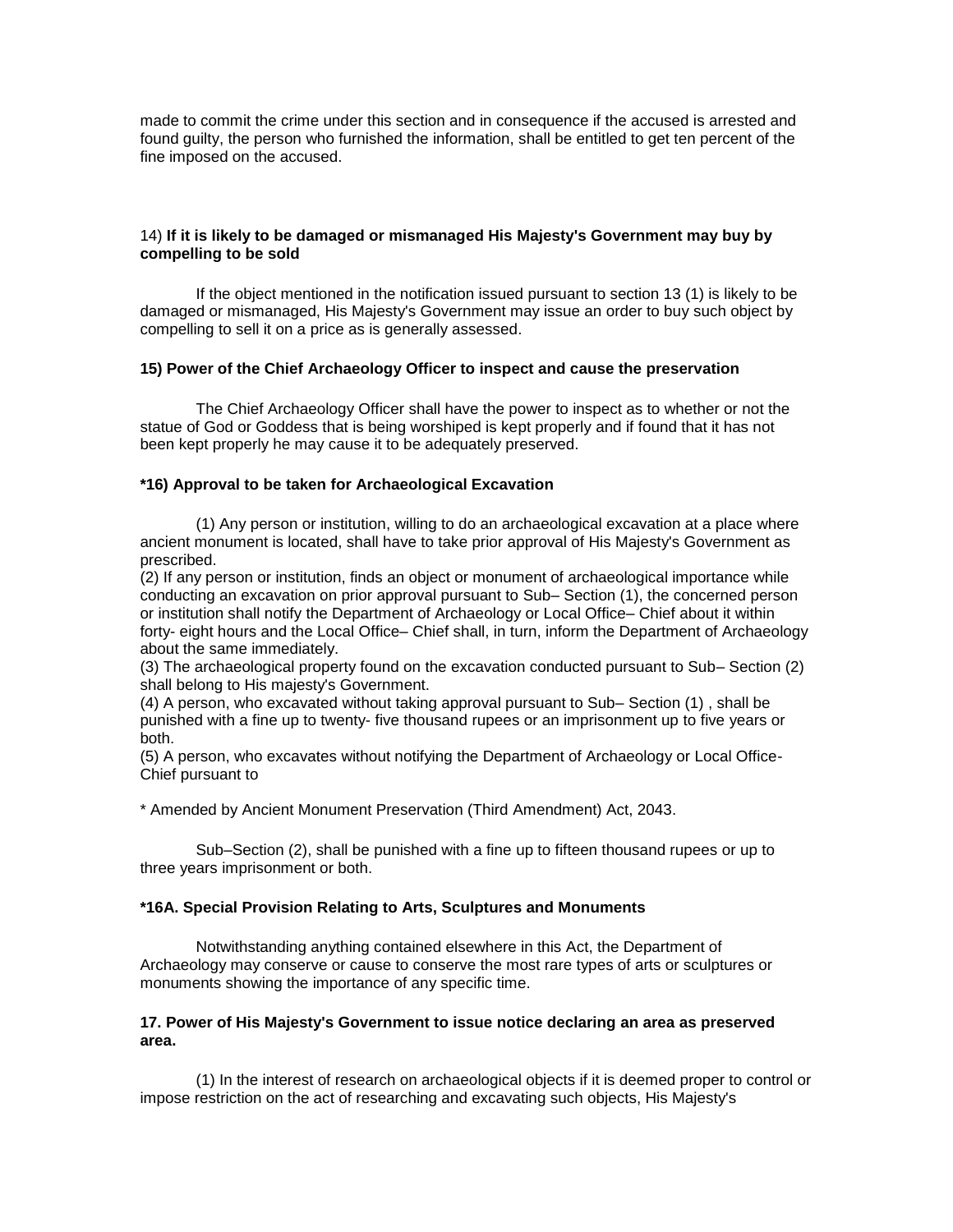Government may fix the boundaries of an area and declare it as a preserved area by issuing a notice to that effect.

(2) After the issuance of notice declaring an area as preserved area under Sub- Section (1), His Majesty's Government shall make necessary arrangement with the landowner for excavation and dully compensate the landowner for the house, if any, and the land. Thereafter, the Chief Archaeology Officer or a Person assigned by him shall do or cause to do the excavation and all objects found, while excavating on such places, shall belong to His Majesty's Government. (3) One who causes obstruction in carrying out the work pursuant to Sub- Section (2) at the preserved area, shall be liable to His Majesty's Government for compensation and shall also be obliged to pay up to rupees 500/- as penalty.

\*\* Inserted by Ancient Monument Preservation (Fifth Amendment) Act, 2052.

## **\* 17 A. Preservation of Archaeological Objects**

(1) Except the one under private ownership, all archaeological objects found any where shall be under the custody of the Department of Archaeology.

(2) The Department of Archaeology may, on taking surety at the recommendation of the Local Office–Chief, handover the archaeological object under its custody to perform some traditional fair, festival or ceremony for a fixed period of time .

## **\*17 B) Requirement of filling customs Declaration form by foreign nationals willing to import archaeological object within the Kingdom of Nepal.**

(1) If a foreign national wishes to bring into Nepal an archaeologically important object from the point of view of history, arts, science etc. he shall do so by filling up the customs declaration form in accordance with the prevailing law.

(2) The person who has brought archaeological object by filling up the customs declaration form pursuant to Sub- Section (1) may take that with him while going out of the kingdom of Nepal .

(3) The archaeological object brought without filling up the customs declaration form pursuant to Sub- Section (1) can not be taken out of the kingdom of Nepal.

\* Inserted by Ancient Monument Preservation (Third Amendment) Act,

2043.

## **\*17C. Delegation of Power**

The Chief Archaeology Officer may delegate all or some of the powers vested on him under this Act, to any authority.

## **\*\*17D. Ancient Monuments Conservation Fund : (1) There shall be a fund as prescribed in order to conserve the ancient monuments which are important fro the historic and artistic point of view.**

(2) The amount to be collected in the fund referred to in Sub- Section (1) and the provision for its operation shall be as prescribed.

## **18. Saving of the government employee assigned to work under this Act.**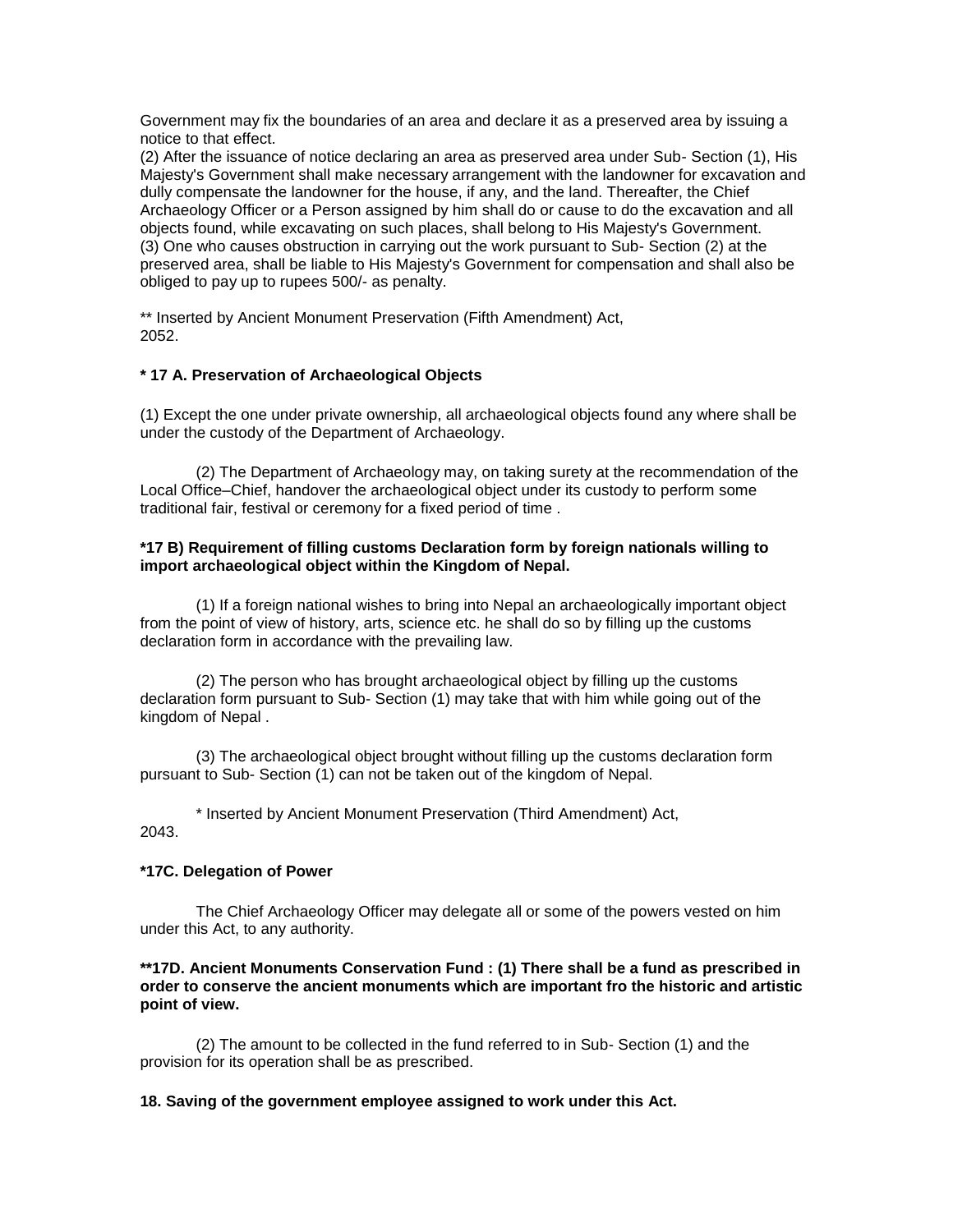No suit can be filed at any court for indemnification or for any other things against a government employee for the act that he performs with a bonafide intention under the power vested on him by this Act.

#### **\*\*\*19.**

#### **\*20) Prevailing Nepal Law is to be applicable**

Matters mentioned in this Act shall be governed by his Act, whereas the matters other than those mentioned in this Act shall be governed by the prevailing Nepal law, Provided that following shall be applicable for matters mentioned below:

\* Inserted by Ancient Monument Preservation (Third Amendment) Act, 2043. \*\*Inserted by Ancient Monument Preservation (Fifth Amendment) Act, 2052. \*\*\*Reapaled Judicial Administration (Third Amendment) Act, 2043. # Amended by Ancient Monument Preservation (Amendment) Act, 2020

a) Any office or the court acting in accordance with the prevailing Nepal Law shall, in the case of ancient monument or archaeological object send it to the Local Office- Chief for forwarding it to the Department of archaeology of His Majesty's Government or to a place as determined by that Department irrespective of any body's ownership over such objects and no action including either the handing over of it to its owner or auctioning it shall be taken.

b) As regards the price of the object mentioned in clause (a) the Local Office Chief shall realize it or ensure to realize in accordance with the prevailing Nepal Law by making a public assessment of its price.

#### **\*20 A. To reinstate or put it to its usual place:**

If the ancient monument or the archaeological object received at the Department of Archaeology pursuant to paragraph (a) of the proviso to Section 20, is requested by the concerned owner or the trusties to be given back to them for reinstalling or for keeping it to its usual place, with a recommendation from the Local Office Chief and the concerned \* Village Development Committee or Municipality the Department of Archaeology may, if deemed proper, give back the said object to the concerned owner or the trustee by causing them to enter into a deed as necessary.

\* Inserted by Ancient Monument Preservation (Third Amendment) Act, 2043.

\* Amended by the Ancient Monument Preservation (Fifth Amendment) Act, 2052.

#### **21) Power to Frame Rules**

His Majesty's Government may frame Rule for implementing the objectives of this Act.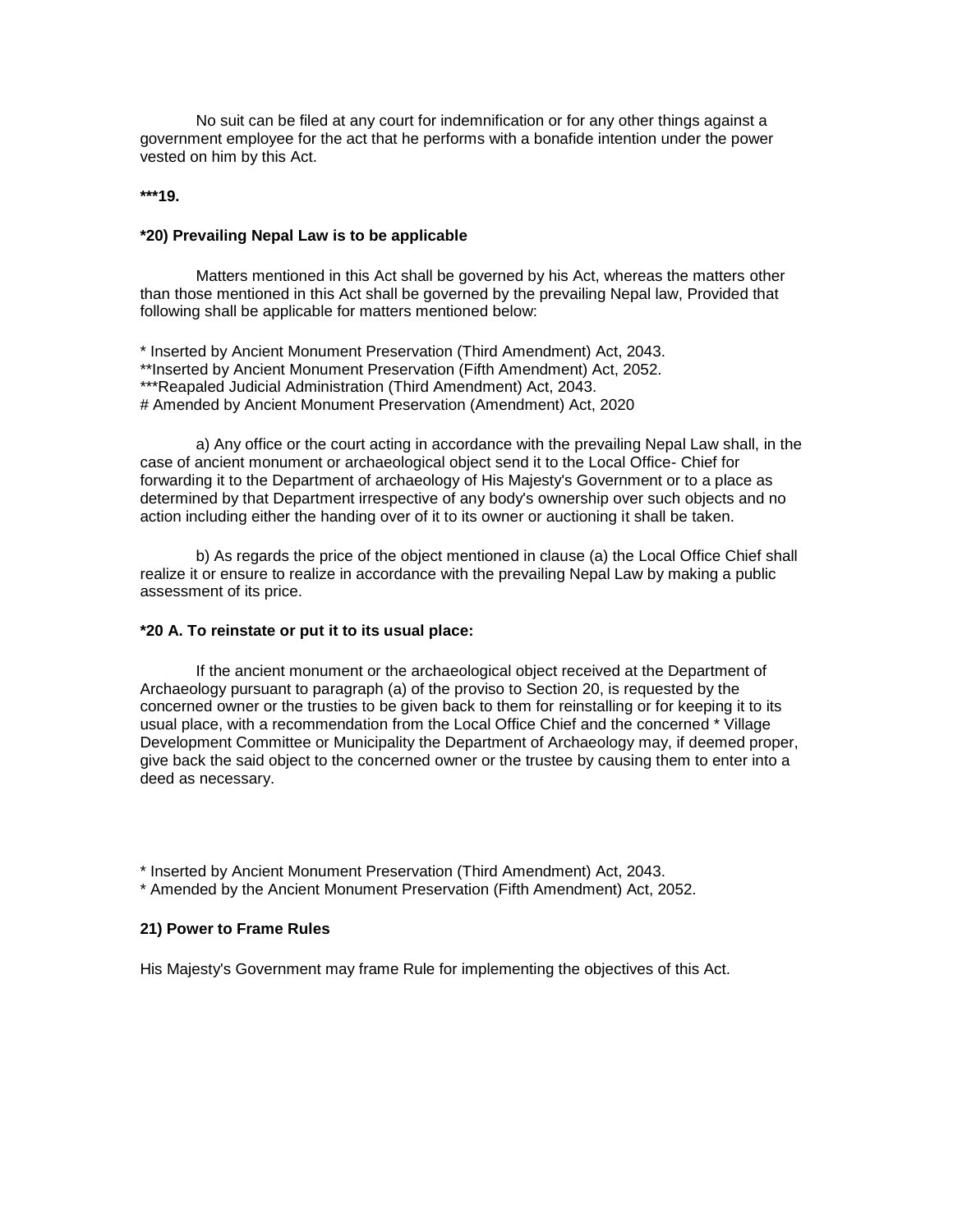## **Ancient Monuments Preservation Rules 2046 (1989)**

His Majesty's Government in exercise of the power conferred by Section 21 of the Ancient Monuments Preservation Act, 2013 (1956) has framed the following rules.

## **Chapter -1**

## **Preliminary**

1. Short Title and Commencement:

1.1.1 These Rules may be called " Ancient Monuments Preservation Rules, 2046 (1989).

1.1.2 These Rules shall come into force at once

1.2 Definitions :

1.2.1 Unless the subject or context otherwise requires, in these Rules-

1.2.1.1 "Act" means the Ancient Monuments Preservation Act, 2013 (1956).

1.2.1.2 "Department" means His Majesry's Government, Department of Archaeology.

1.2.1.3 "Technical Committee" means the Technical, Committee as constituted by Rule 2.1.

1.2.1.4 "Co- operation Committee" means the Ancient Monuments Co- operation Committee as constituted by Rule 3.1.

\*1.2.1.5 "Classification Committee" means the Ancient Monuments Survey and Classification Committee constituted under Rule 2.3.

\*1.2.1.6 " Fund" means the Ancient Monuments Conservation Fund established under Rule 4.10.

---------------------------------------------------------------------------------------------------------------------

\* Inserted by the Ancient Monument conservation (Third Amendment) Rules, 2056.

# **Chapter -2 Technical Committee**

2.1.1. Constitution of the Technical Committee:

2.1.1 The following Technical Committee has been constituted ? to advice the Department on the style and standard of the house to constructed in the land under private ownership within the Protected Monument Zone:

2.1.1.1 The Technical Officer, prescribed by the Department --- Chairperson 2.1.1.2 The Representative, Department of Building --- Member 2.1.1.3 The Representative, Department of Housing and Town Development --- Member 2.1.1.4 The Representative, Kathmandu Valley Town Development Programme Execution Committee --- Member 2.1.1.5 An Architect, appointed by the Department --- Member 2.1.1.6 An Officer, appointed by the Department --- Member Secretary

2.1.2 The Technical Committee may invite to any national or international expert or advisor or any officer of His Majesty's Government as an observer at its meeting.

2.1.3 The meeting of the Technical Committee shall be held as required.

2.1.4 The Technical Committee may determine other procedures relating to its meeting by itself.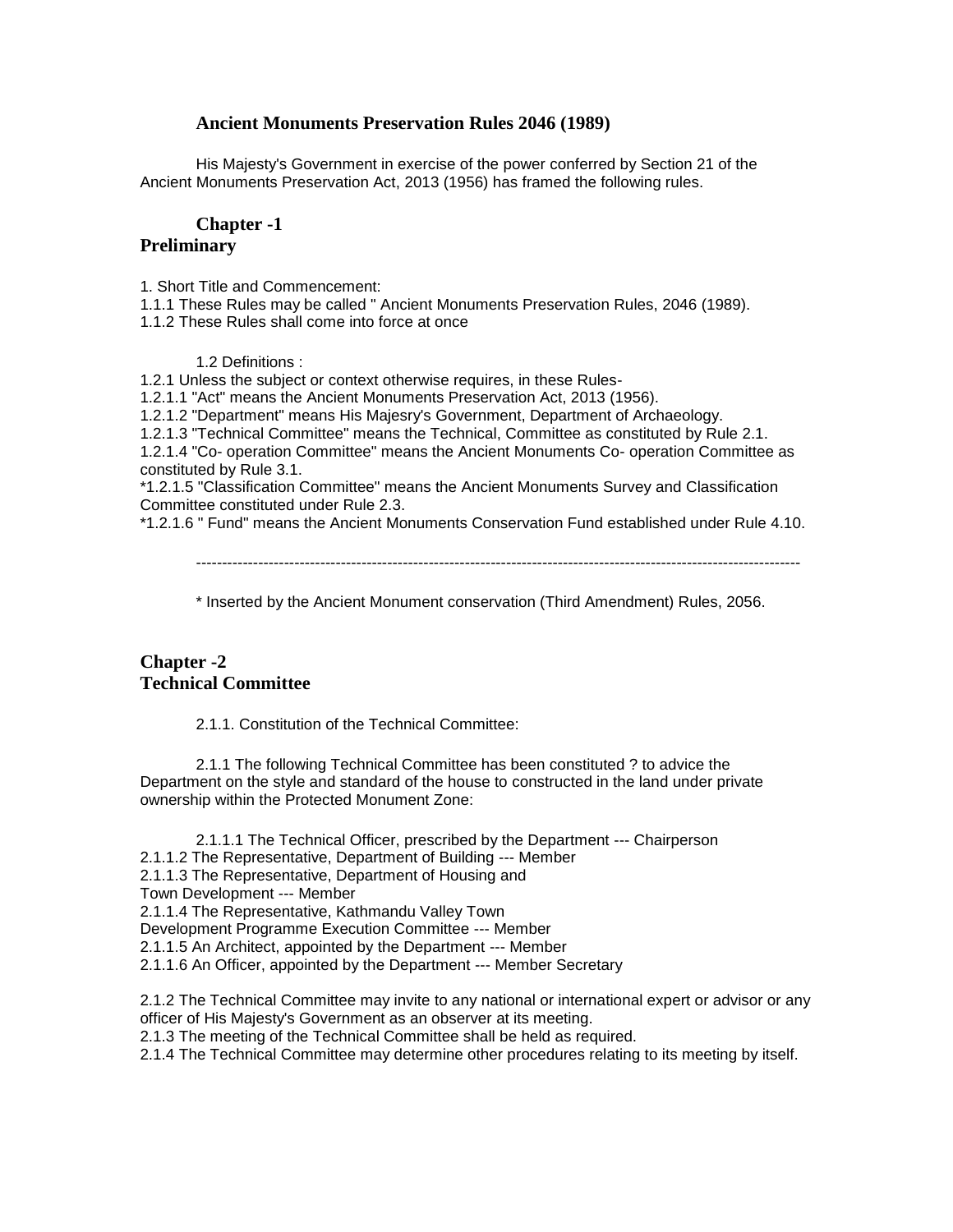2.2 Functions, Duties and Rights of the Technical Committee:

2.2.1 Upon deciding the style and standards of houses buildings or other constructions constructed in privately owned and occupied land, within the Protected Monument Zone, it shall be the duty of the Technical Committee to give advise to the Department of Archaeology.

----------------------------------------------------------------------------------------------------------------------

----

\* Substituted by the Ancient Monument conservation (Third Amendment) Rules, 2056.

2.2.2 If the Technical Committee deems necessary, it may constitute the Sub committees to carry out any specific function, from the functions stipulated in Sub- rules 2.2.1, and in such sub committee there shall be Members as appointed by the Technical Committee.

2.2.3 The Sub-committee, to be constituted by Sub- rule 2.2.2, shall carry out its functions applying the right as prescribed by the Technical Committee. \* 2.3. Ancient Monuments Survey and Classification Committee :

2.3.1 In order to survey and classify the ancient monuments, the following Classification Committee has been constituted.

2.3.1.1 The Director General, Department ---- Co-ordinator

2.3.1.2 The Department Chief, Centeral Teaching Department of Nepalese history,and Culture, Tribhuvan University ---- Member

2.3.1.3 The Department Chief, Department of Architecture Institute of Engineering, Tribhuvan University ---- Member

2.3.1.4 The Administrator, Guthi Sansthan ---- Member

2.3.1.5 Two persons designated by His Majesty's Government from among the experts related with the field of Survey and Classification of ancient monument- Member ---- Member 2.3.1.6 The representative, Monastry Management and Development Board ---- Member 2.3.1.7 An officer, appointed by the Depatment ---- Member secretary

-------------------------------------------------------------------------------------------------------------------

\* Inserted by the Ancient Monument Conservation (Third Amendment) Rules, 2056.

2.3.2 The Classification committee may invite the chairperson of concerned Village Development Committee or the Chief of the Municipality or the representative of the concerned Village Development Committee or Municipality, the national or foreign expert concerned with the field of survey and classification of the ancient monuments or any officer of His Majesty's Government as an observer in the meeting of the Classification Committee. 2056.

2.3.3 The meeting of the Classification Committee shall be held as required.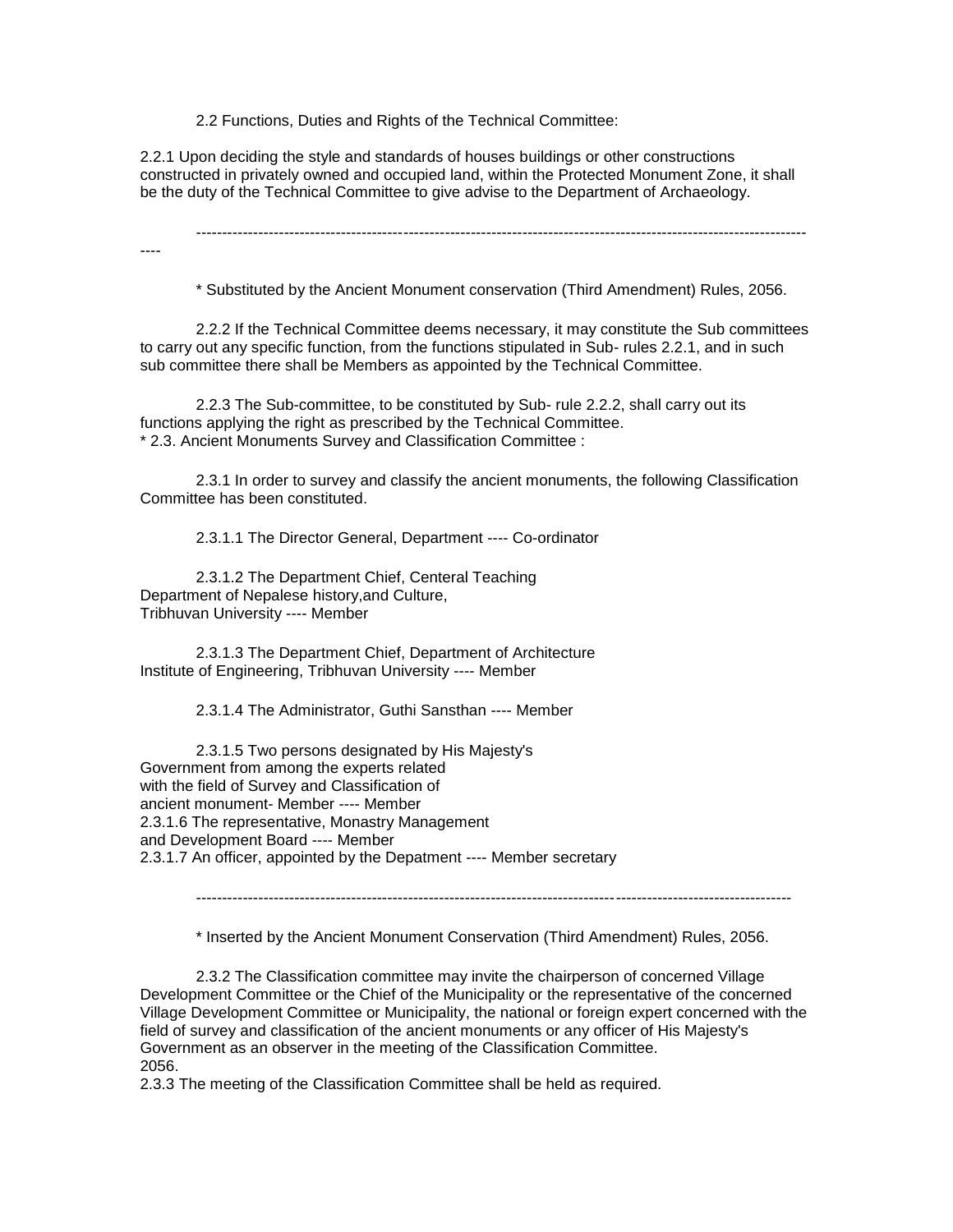2.3.4 The Classification Committee may determine other procedures relating to its meeting by itself.

2.4 Functions, Duties and powers of the Classification Committee :

2.4.1. Functions, duties and powers of the Classification Committee shall be as follows:

2.4.1.1 To prepare the survey report having surveyed the ancient monuments from time to time, in order to advice the Department in relation to the Classification of the ancient monuments from the ownership and importance point of view.

2.4.1.2 Having prepared the criterion of the classification of ancient monuments from the ownership and importance point of view on the basis of survey report prepared in accordance with sub- rule 2.4.1.1 to advise the Department to classify the ancient monuments on the basis of said criterion.

2.4.1.3 In order to prepare the report having surveyed the ancient monuments as referred to in sub- rule 2.4.1.1 to bub- committees as per necessity.

2.4.1.4 To carry out such other necessary functions as prescribed by His Majesty's Government in relation to the servers and classification of the ancient monuments. 2.4.2 The composition, term of the office, functions, duties and powers and other matters of the sub- committees to be formed in accordance with sub- rule 2.4.1.3 shall be as prescribed by the Classification Committee".

## **Chapter -3**

## **The Ancient Monuments Conservation Co- operation Committee**

3.1 The Ancient Monuments Conservation Co- operation Committee

3.1.1 The Department may constitute the Ancient Monuments Conservation Cooperation committee in every conserved monuments zone, to co- operate on conservation of ancient monuments, as follows :

3.1.1.1 An Archaeology Officer, appointed by the Department ----- Co-coordinator

3.1.1.2 \* The Chairman or Chief of concerned Village Development Committee or Municipality ----- Member 3.1.1.3 The Representative, Guthi Sansthan, and if, There is no local office of Guthi Sansthan,the representative of the Land Revenue Office ----- Member

3.1.1.4 The Representative, Kathmandu Valley Town Development Programme Execution Committee (in Kathmandu Valley ) and in other District, \*Engineer, Housing and Town Development Section

3.1.1.5 The Representative, concerned District Administration Office ----- Member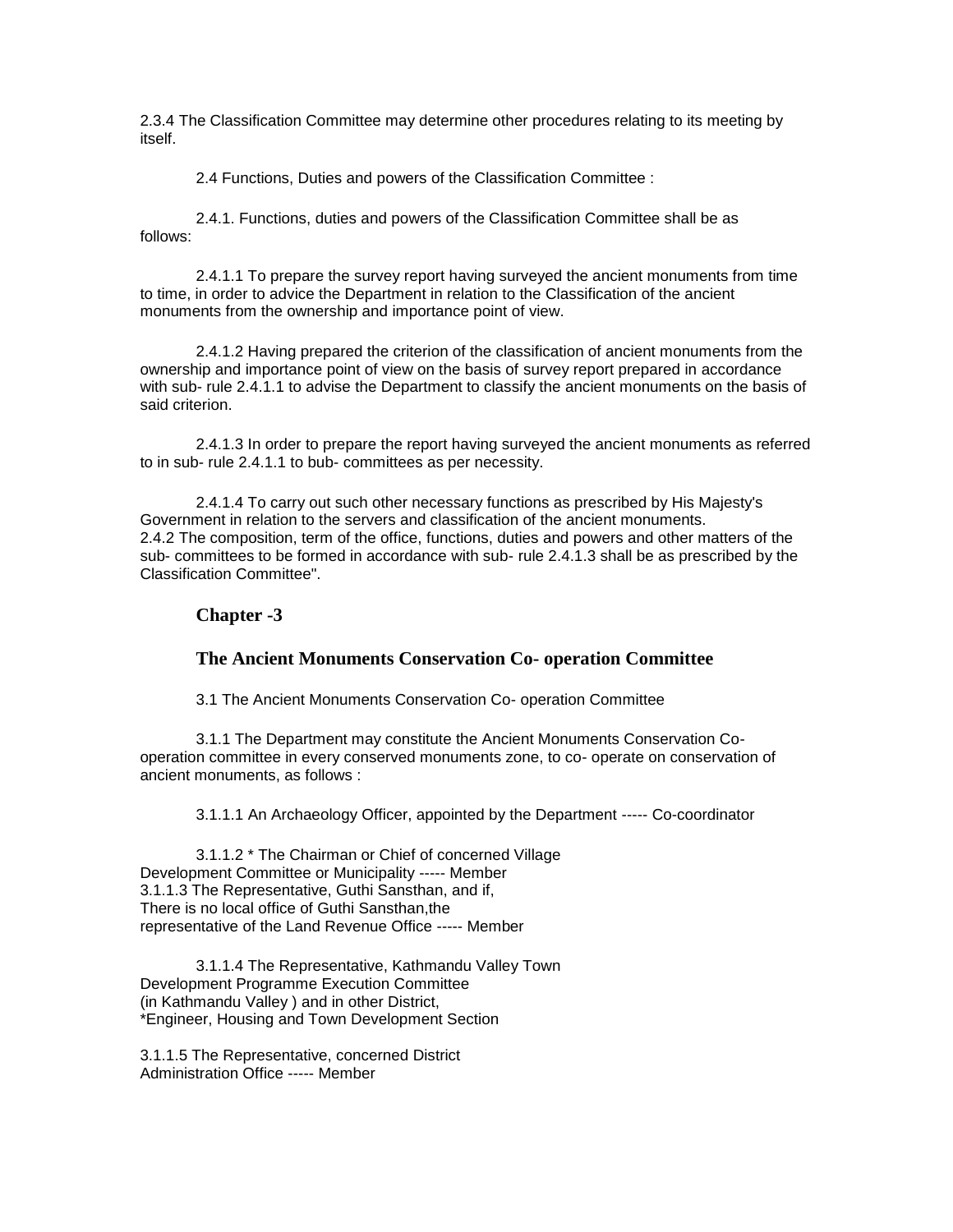3.1.1.6 The Representative, concerned District Police Office ----- Member

----------------------------------------------------------------------------------------------------------------------

---

\* Amended by the Ancient Monument Preservation (First Amendment) Rules, 2049 \* Amended by the Ancient Monument Conservation (First Amendment ) Rules, 2049.

3.1.1.7 The Representative, Ministry of Tourism and Civil Aviation (for Kathmandu Valley) ----- Member

3.1.1.8 The Chief of the Palace maintenance office under the Department, if there are such office ------- Member 3.1.1.9 An Architect, appointed by the Department ------- Member

3.1.2 The Department may change or alter the Member of the Co operation Committee as per necessity.

3.1.3 The Co- operation Committee may invite to any national or international expert or advisor or any officer of His Majesty's Government at its meeting, as an observer.

3.1.4 The meeting of the Co- operation Committee shall be held as required.

3.1.5 The Co- operation Committee may determine the other procedures relating to its meeting by itself.

3.2Functions, Duties and Right of the Co- operation Committee:

3.1.6 To conserve the ancient monuments of the Protected Monuments Zone, to preserve the environment of the Protected Monuments Zone, and to co- operate in the functions of clearing and maintenance shall be the duties of the Co- operation Committee.

3.1.7 To advise the Department of Archaeology about maintenance of originality and ancientness of the monuments zone shall be the duty of the committee.

3.1.8 The Co- operation Committee may constitute various Sub committees from its Member to carry out its functions.

3.1.9 The functions, duties and rights of the Sub- committee, to be constituted by Subruled 3.2.3, shall be as prescribed by the Co- operation Committee.

#### **Chapter -4 Miscellaneous**

4.1 Approval of the Department has to be obtained :

4.1.1 Pursuant to Sub- section (5) of Section 3 of the Act, any person or Association willing to install telephone and electricity, to dig the land for drinking water and sewerage, to construct and repair the road, to shoot a film, cinema, to celebrate festival and fare, to dance or to park vehicles or to place the poster and photograph, shall have to submit an application to the Department, for its approval in format as prescribed in Schedule- 1.

4.1.2 If the application pursuant to Sub- rule 4.1.1 is filled, the Chief Archaeological officer shall, having done the necessary investigation on the matter, owing to the construction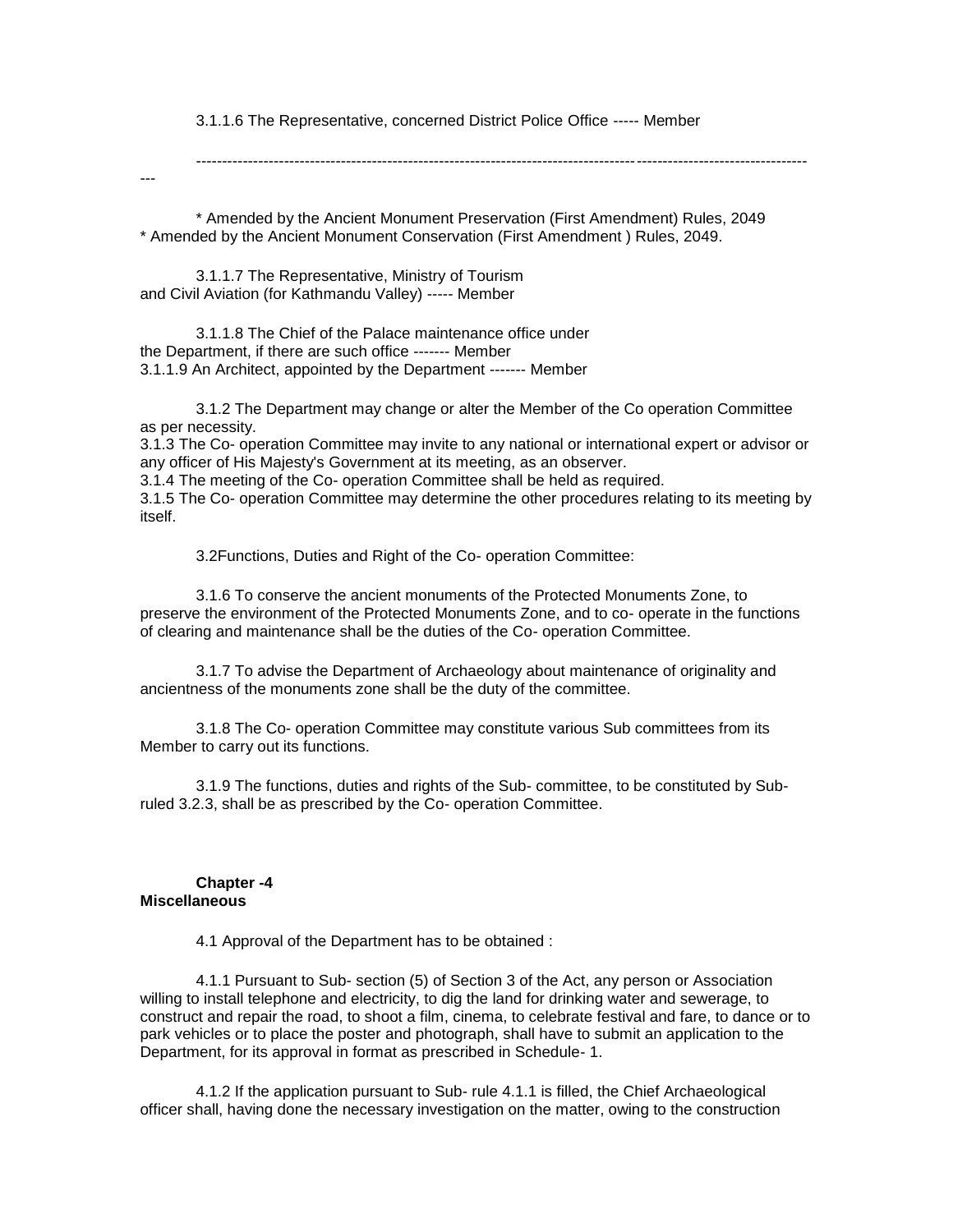work pursuant to Sub- rule 4.1.1 is not hampered to the monuments conserved zone, provide the approval of such work as per the format of Schedule-2.

4.2 Standards Relating to Construction : The Department upon taking the advice of Technical Committee, paying an attention of the value of such zones prescribing the style and necessary standards, shall post the notice in the notice board of concerned zone as an public notice relating to the construction of house or building in private owned or occupied land within the protected monuments zone, maintenance as being change in the previous style, alter or reconstruction of house or building.

4.3 Description of the Archaeological Object :

4.3.1 The Local Officer, within the last day of Ashad month of each year, shall have to send the description of the archaeological object remained in his working District upon filling the form provided in Schedule-3, and if possible, the photographs also of those object, to the Chief Archaeology Officer.

4.3.2 If the Local Officer found any information of finding of any archaeological object in his working District he shall have to fill the description of such object in the form as prescribed in Schedule -4within 35 days from the date of finding of such object, and, if possible, the photograph of such project also shall have to send to the Chief Archaeology Officer. 4.3.3 The Chief Archaeology Officer shall have to conserve the archaeological object, if the description pursuant Sub-rule 4.3.1 or Sub-rule 4.3.2 been recovered.

4.4 Approval of Archaeological Excavation:

4.4.1 Any person or association willing to excavate on the area of ancient monuments zone shall have to submit an application in a format as provided in Schedule-5,to the Department for approval of His Majesty's Government.

4.4.2 If the application pursuant to Sub-rule 4.4.1is filed, the Department shall, upon making necessary investigation and if the reasons to provide the approval seem to be genuine, submit send to His Majesty's Government, \*Ministry of Youths, Sports and Culture, with recommendation for excavating and the approval shall have to province in format as prescribed in Schedule-6, if it is so decided.

\*4.5 Maintenance and Renovation of Ancient Monuments:

4.5.1 While performing the maintenance and renovation of the ancient monuments, it has to be performed or causes to be performed in research oriented way and preserving the originality, delicacy of the monuments and art and culture of the monuments.

4.5.2 While performing or cause to be performed the maintenance and renovation work of the ancient monuments by the tender system pursuant

-------------------------------------------------------------------------------------

\* Inserted by the Ancient Monuments Conservation (First Amendment) Rules, 2049

to the Rules Relating to Financial Administration, 2042 B.S.(1985 A.D.) the Department may perform or cause to perform such works by quotation or in wages basis from the person or Firm,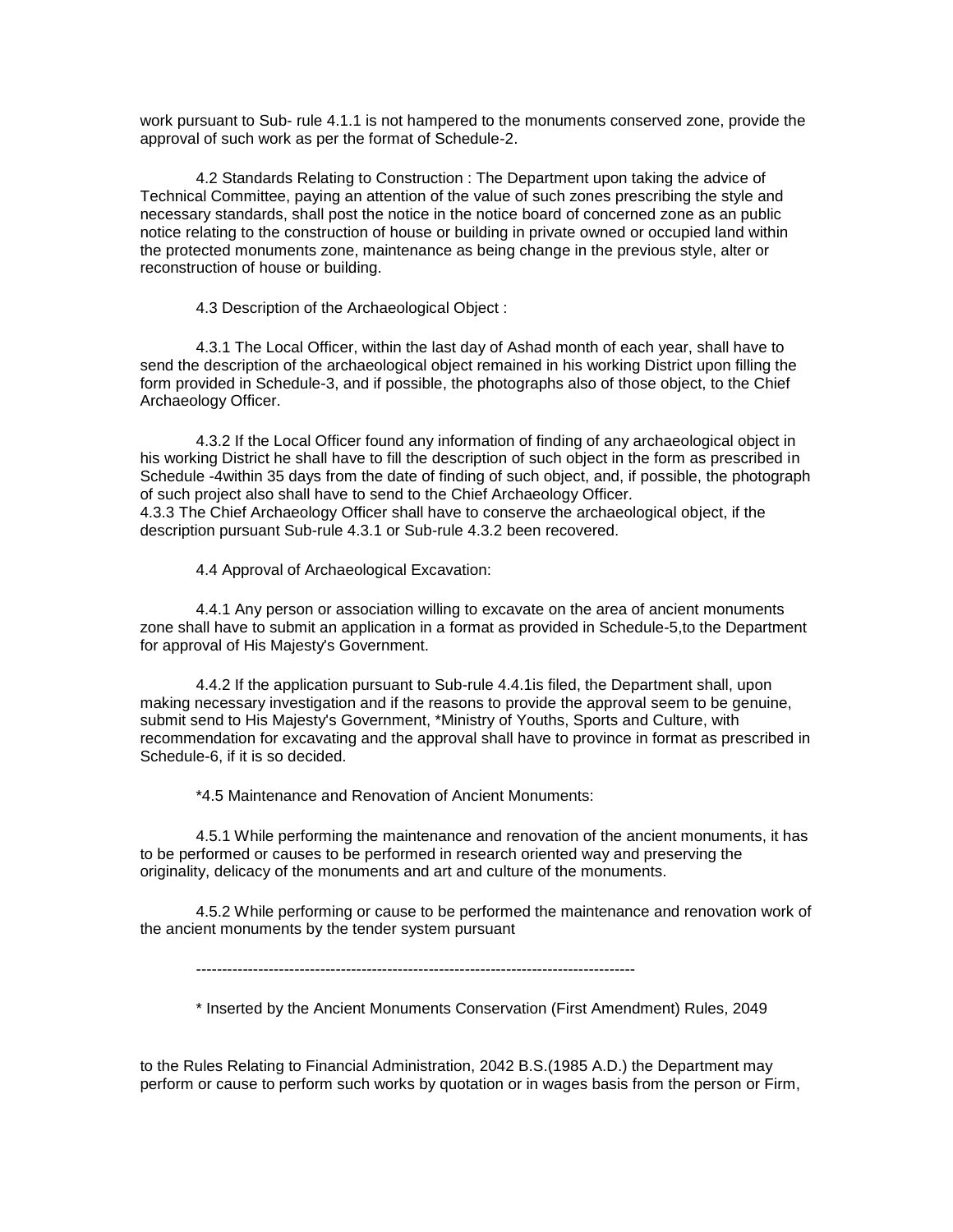who has the experience of ancient monuments, if it cannot be perform according to the intention of Sub-rule 4.5.1, or if there are possibilities of ruin down or may ruin - down the monuments,

While performing or cause to be performed the maintenance and renovation work by quotation or force account pursuant to sub- rule 4.5.2, the Department, upon publish in the public notice in Gorkhapatra, may invite application from the person or Firm, who has the knowledge of ancient monuments, and the Maintenance and Renovation Procedures Assessment Committee pursuant to sub- rule 4.6.1, shall decide the Pre- qualification of a person or a firm, who has submitted such application.

\* 4.6. Maintenance and Renovation Procedures Assessment Committee : 4.6.1 To Carry out the function of maintenance and renovation of ancient monuments pursuant to Rules 5, His Majesty's Government shall constitute the following Maintenance and Renovation procedure:

4.6.1.1 The Director General, Department of Archaeology ---- Coordinator

4.6.1.2 The Representative, Architect (Gazetted 2nd class), Department of Building ---- Member 4.6.1.3 The Divisional Engineer, Department of Archaeology ---- Member 4.6.1.4 The Representative, (Officer Level) Office of the Account Comptroller - General ---- Member

----------------------------------------------------------------------------------------

\* Inserted Ted by the Ancient Monument Conservation (First Amendment) Rules, 2049 \* Inserted by the Ancient Monuments Conservation (First Amendment) Rules, 2049

4.6.1.5 The Chief, Archaeological and

Maintenance Section, Department of Archaeology ---- Member

4.6.2 The Maintenance and Renovation Procedures Assessment Committee may determine the procedures relating to its meeting by itself.

\*4.7. Special Wages and Price Assessment Committee:

4.7.1 His Majesty's Government shall constitute a Special Wages and Price Assessment Committee comprising the following office bearers:– 4.7.1.1 The Chief Investigation Officer ---- Chairman

4.7.1.2 The Senior Divisional Engineer, Department of Building ---- Member

4.7.1.3 The Representative, (Officer Level) Office of the Account Comptroller General ---- **Member** 

4.7.1.4 The Representative (Officer Level), District Administration Office, Kathmandu ---- Member 4.7.1.4 The senior divisional Engineer, Department of Archaeology ------ Member-Secretary

4.7.2 The procedures relating to the meeting of the Committee as constituted by Rule 4.7.1 shall be as decided by the committed itself.

\* 4.8 The Functions, Duties and Rights of the Special Wages and price Assessment Committee :

4.8.1 The functions, duties and rights of the Special Wages and price Assessment Committee relating to maintenance, renovation and reconstruction of ancient monuments, other than the standards prescribed by His Majesty's Government, Department of Building, shall be as follows :-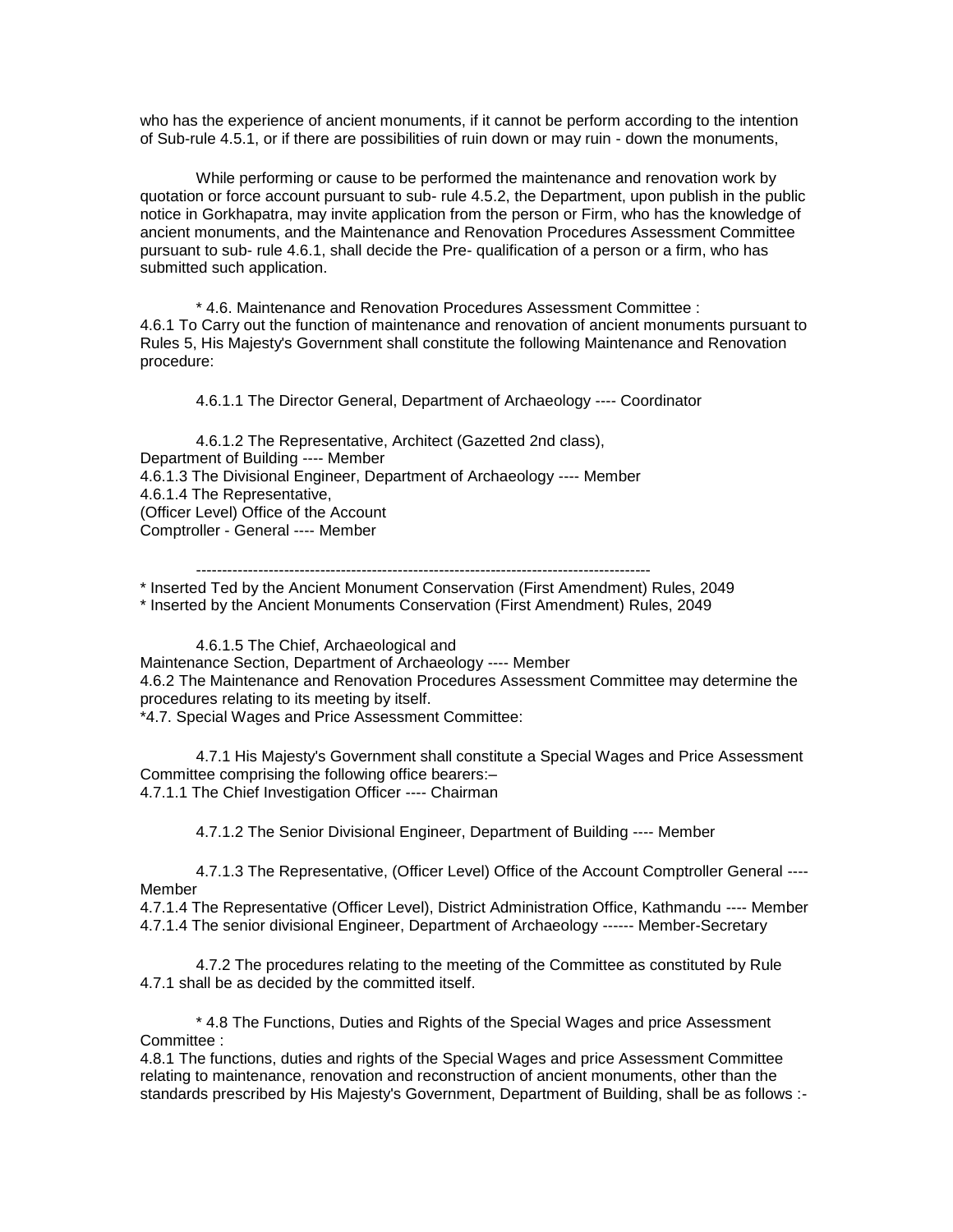----------------------------------------------------------------------------------

\*Inserted by the Ancient Monument Conservation (First Amendment) Rules, 2049

4.8.1.1 To decide the amount of special wages to be provided to labor and carpenter, while performing the maintenance, renovation, reconstruction of ancient monuments .

4.8.1.2 To decide the price of the traditional construction materials required for maintenance, renovation and reconstruction of ancient monuments.

4.8.1.3 To decide the number of Labor and Carpenter required for maintenance, renovation and reconstruction of ancient monuments.

4.9 Meeting Allowance : The members of various Committees or sub- committees constituted pursuant to these Rules shall be entitled to receive the meeting allowances as prescribed by the Department for their participation in meeting.

Provided that, Department shall, before prescribing the meeting allowance, have to obtain the consent of the Ministry of Culture, Tourism and Civil Aviation.

4.10 Ancient Monuments Conservation Fund :

4.10.1 In order to conserve the ancient monuments from the historical and artistic point of view there shall be an Ancient Monuments Conservation Fund.

4.10.2 The following amounts shall be deposited in the fund :-

4.10.2.1 Amount received from His Majesty's Government. 4.10.2.2 Amount received as donation or grant from any person or organization. 4.10.2.3 Amount received from international organization, foreign government or a person. 4.10.2.4 Amount received as a fee while shooting motion picture, telefilm, documentary film etc. within the conserved monument zone.

4.10.2.5 Amount raised from entrance fee or other fees for entrance into the monument zone. 4.10.2.6 Amount received from selling of books or booklets, magazines and posters etc. to be published by the Department.

4.10.3 Amounts deposited in the fund shall be expended for renovation and conservation of the private and public monuments considered as valuable from the historical, artistic, architectural, religious and cultural point of view.

Provided that, if any amount is received for any particular monument such an amount shall be expended for the renovation and conservation of such particular monument.

4.10.4 The account of the income and expenditure of the fund shall be maintained in accordance with prevailing laws and shall to be audited by the office of Auditor General or the auditor as designated by the said Office. 4.11 Fund Operation Committee :

4.11.1. In order to operate the fund for the purpose of sub-rule 4.10.3 of Rule 4.10 there shall be a Fund Operation Committee comprising as follows :-

4.11.1.1 The Secretary, Ministry of Youth, Sports and Culture ---- Chairperson 4.11.1.2 The Director general, Department ---- Member 4.11.1.3 The Representative, Central Teaching Department of Culture and Archaeology, Tribhuvan University ----- Member

4.11.1.4 A person nominated by His Majesty's Government from among the persons involved in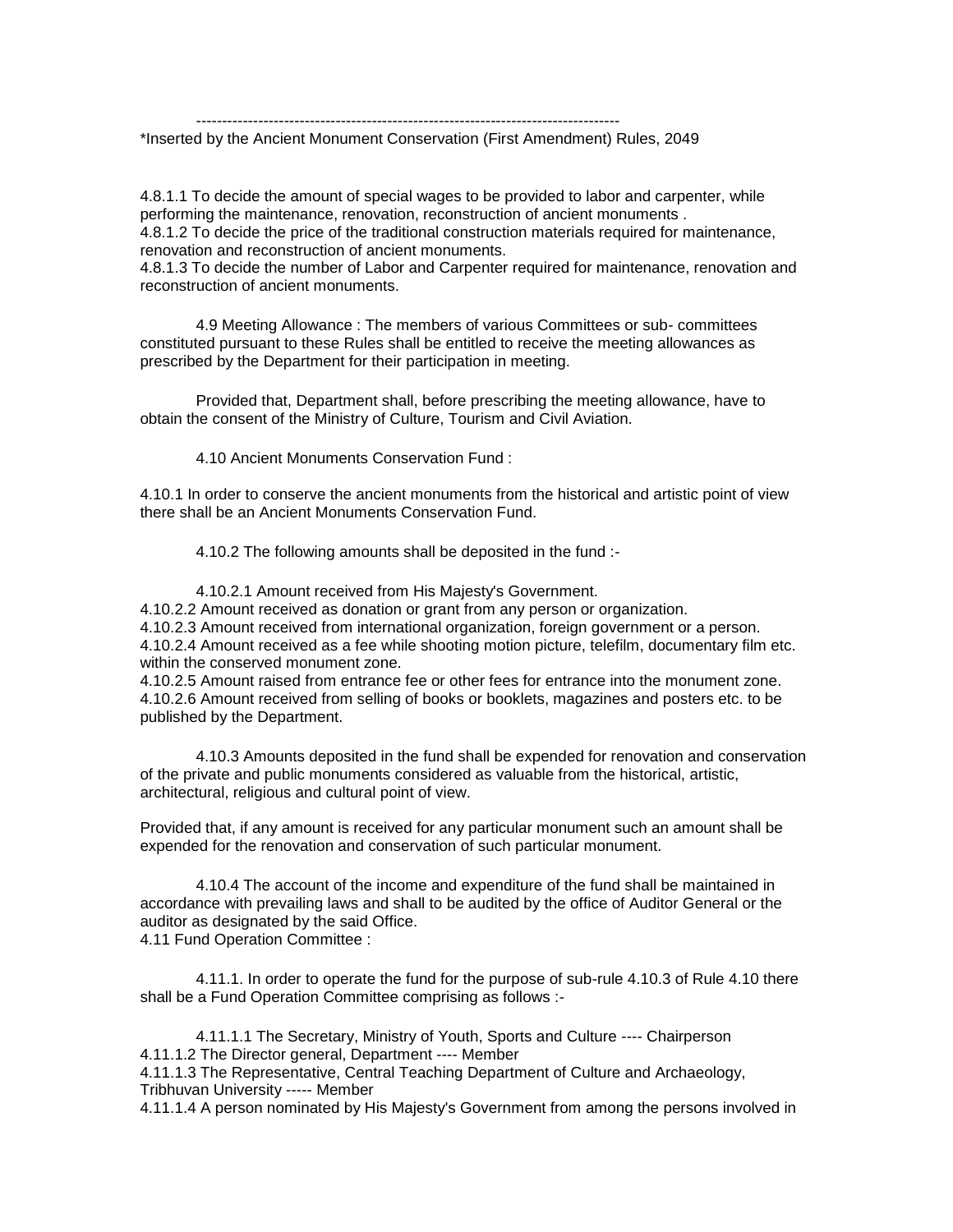non- governmental organizations working in the field of conservation of ancient monuments ------ Member

--------------------------------------------------------------------------------------- \* Inserted by the Ancient Monuments Conservation (Second Amendment) Rules, 2053.

4.11.2. The term of the office of the person nominated in accordance with sub- rule 4.11.1.5 shall be for one year. He may be re-nominated for another one term.

4.11.3. The amount of the fund shall be deposited in any commercial bank by opening an account as prescribed by the Fund Operation Committee. Such account shall be operated by Joint signature of, the Director General of the Department and an officer of the Department as prescribed by the Fund Operation Committee.

4.11.4. The Department may nominate any officer to carry out the work of the secretary of the Fund Operation Committee.

4.12 Provision Concerning to Film Shooting Within the Conserved Monuments Zone :

4.12.1 The national or foreign person willing to shoot out a motion picture, telefilm, documentary etc.

4.12.2 While obtaining the approval of the Department under rule 4.12.1 an application shall have to submit to the Department along with the fee as prescribed in schedule-7.

4.12.3 While submitting an application to the Department in accordance with sub- rule 4.12.2, a copy of the story or script of the motion picture, telefilm, documentary etc shall also have to submit.

4.12.4 In case the conserved monuments zone to be used for shooting is under private ownership, permission of the operator of such mounded zone shall also have to obtain.

4.12.5 Not with standing anything contained elsewhere in these Rules, while shooting in order to support the business under the programme and policy of His Majesty's Government or for the public welfare organization with non- profit making objective, His Majesty's Government may exempt the fee as prescribed in schedule- 7.

4.13 To Invite Representative While Censoring the Film : While censoring a motion picture, telefilm, documentary under prevailing law if the motion picture, telefilm, documentary has been shooted within the conserved monuments zone, invitation shall be given to officer representative of the Department, and if the shooted scene are found contrary to the approval, such scene may be removed.

[Schedule-1 \(Relating to Sub-rule 4.1.1\)](http://www.doa.gov.np/downloads/Schedule-1.doc) [Schedule-2 \(Relating to Sub-rule 4.1.2\)](http://www.doa.gov.np/downloads/Schedule-2.doc) [Schedule-3 \(Relating to Sub-](http://www.doa.gov.np/downloads/Schedule-3.doc) rule 4.3.1) [Schedule-4 \(Relating to Sub-](http://www.doa.gov.np/downloads/Schedule-4.doc) rule 4.3.1) [Schedule-5 \(Relating to Sub-](http://www.doa.gov.np/downloads/Schedule-5.doc) rule 4.4.1) [Schedule-6 \(Relating to Sub-](http://www.doa.gov.np/downloads/Schedule-6.doc) rule 4.4.2)

## **Schedule -7 (Relating to sub- rule 4.12.2)**

The Fee to be Paid While Shooting a Film